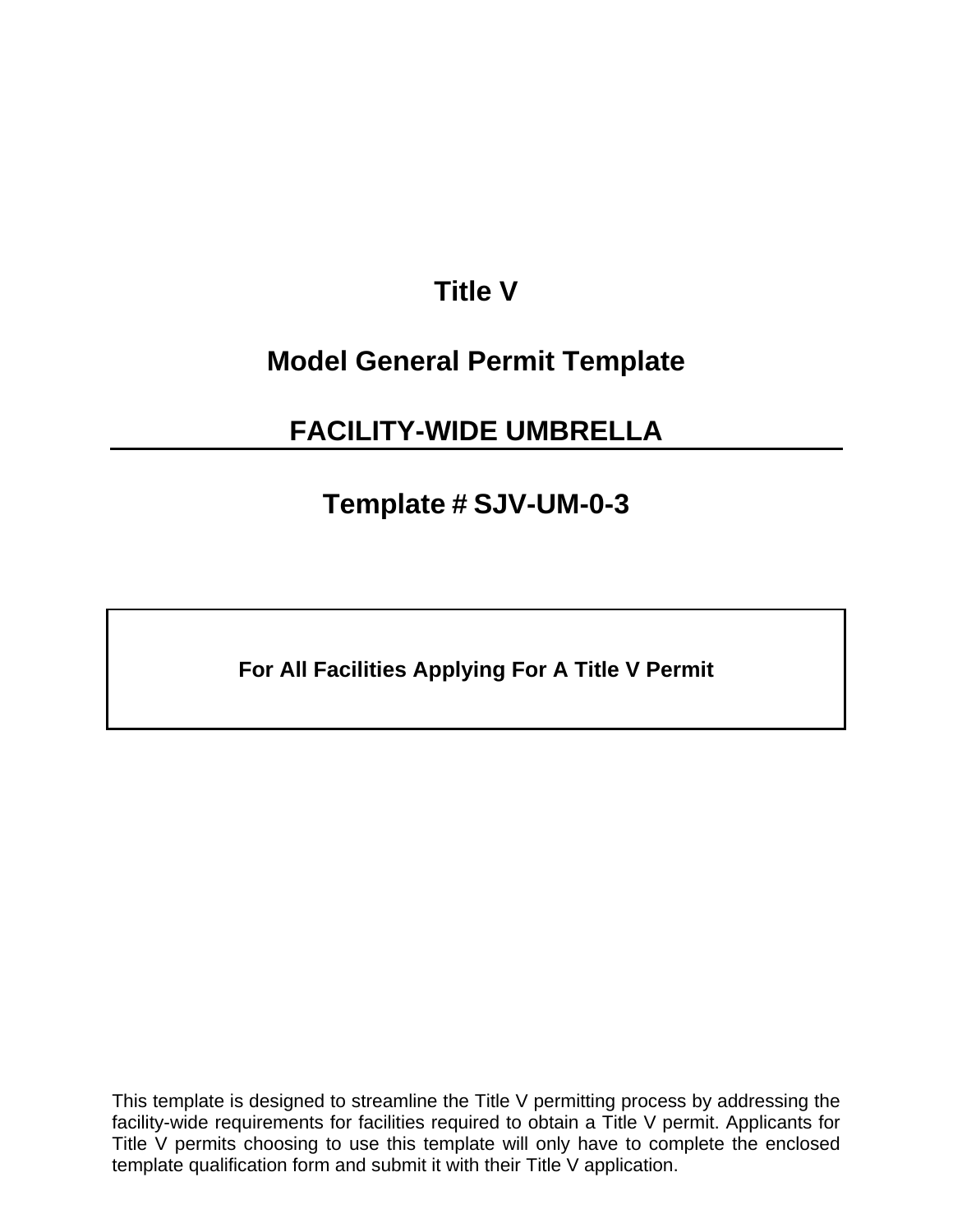**San Joaquin Valley Unified Air Pollution Control District** 

**Title V Model General Permit Template Facility-Wide Umbrella Template** 

**Template No: SJV-UM-0-3** 

**PREPARED BY:** 

**Kamaljit Sran Senior Air Quality Engineer** 

**REVIEWED BY:** 

**Jim Swaney Permit Services Manager** 

**APPROVED BY:** 

**David Warner Director of Permit Services** 

**FINAL DECISION DATE:**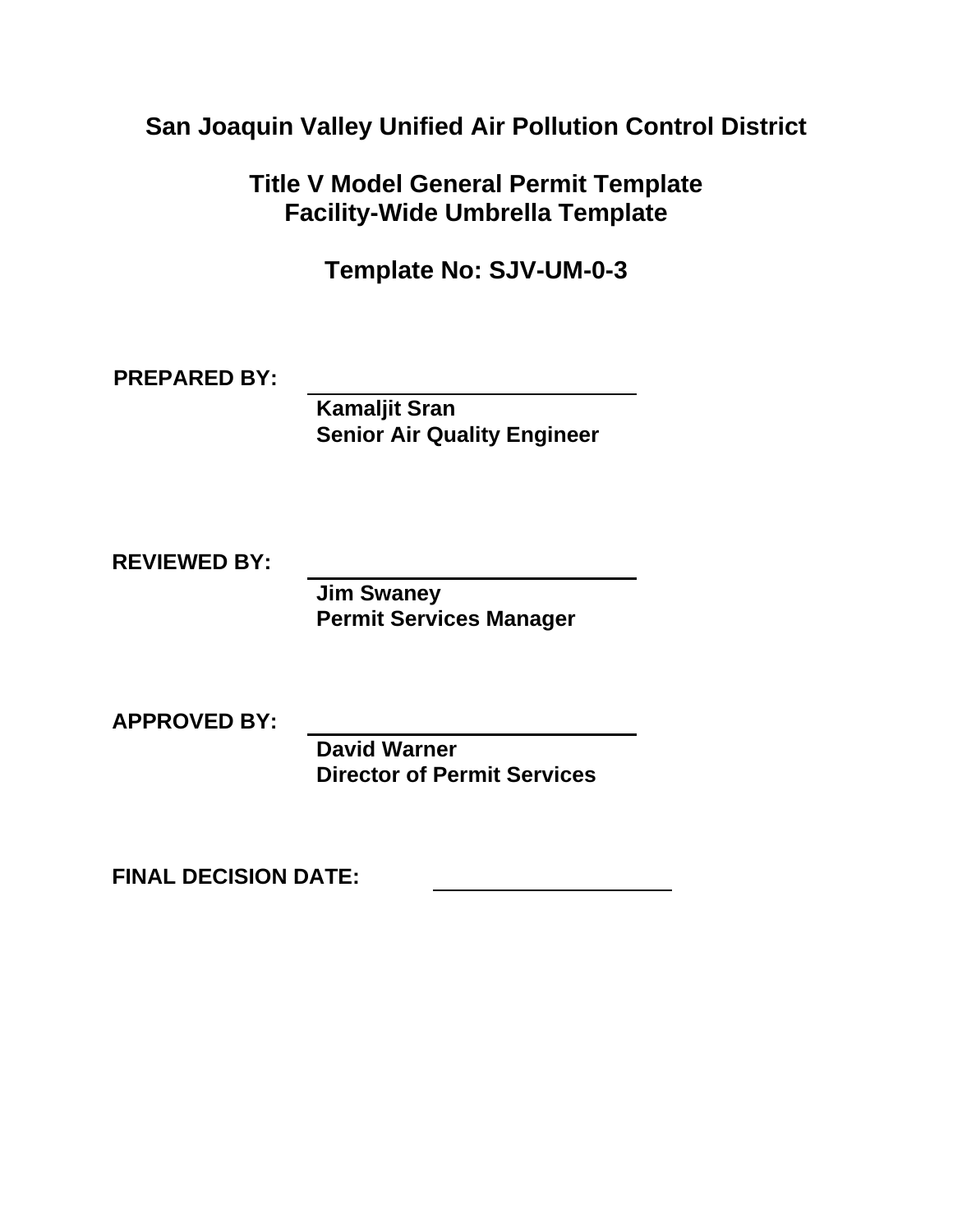### **SAN JOAQUIN VALLEY UNIFIED AIR POLLUTION CONTROL DISTRICT**

### **TITLE V GENERAL PERMIT UMBRELLA TEMPLATE**

### **ENGINEERING EVALUATION**

### **TABLE OF CONTENTS**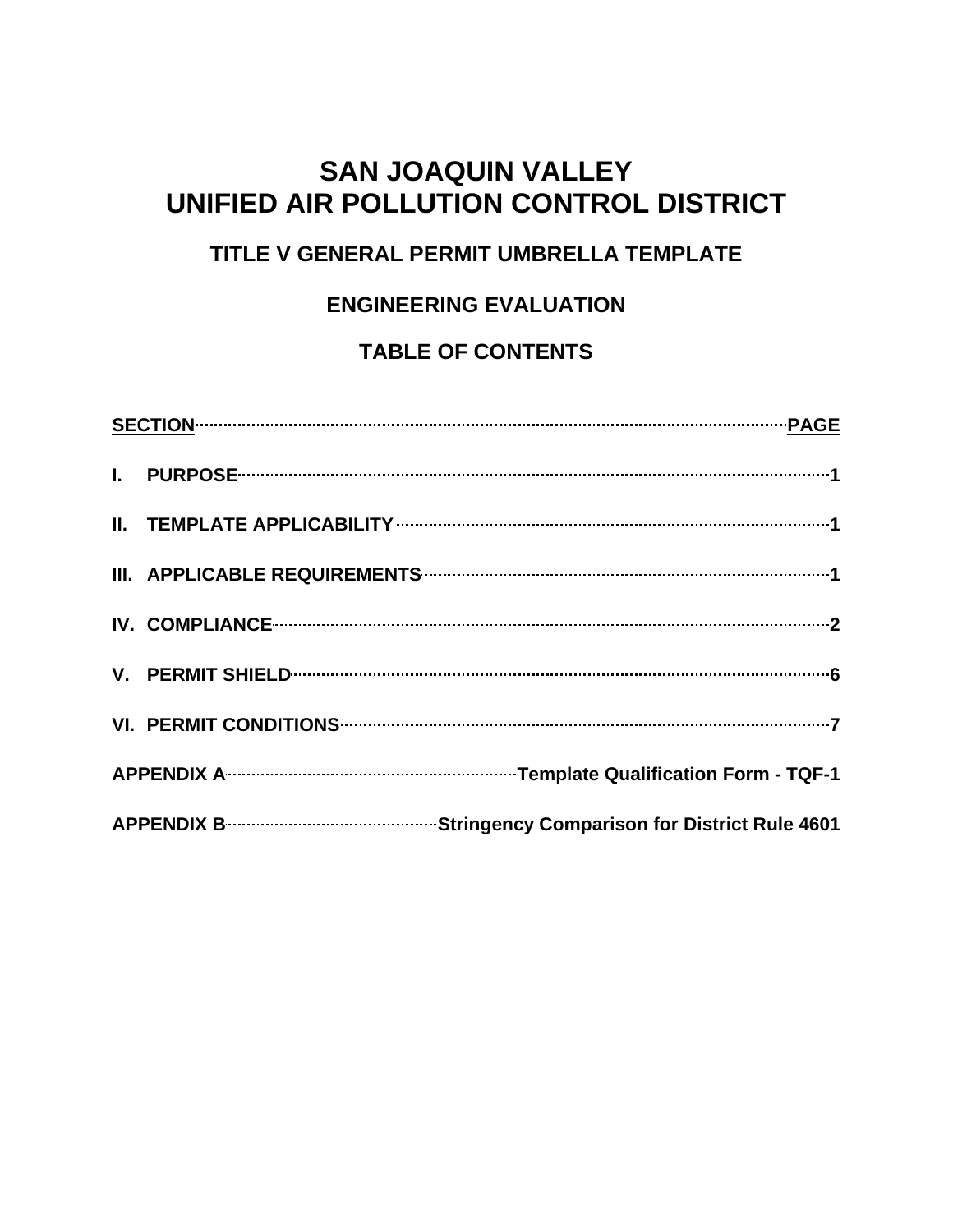### <span id="page-3-0"></span>**I. Purpose**

The purpose of this template is to identify all federally enforceable general requirements that apply to all facilities subject to Title V.

### **II. Template Applicability**

This template is designed to be used by all facilities subject to the requirements of Title V. The permit conditions in this template will be incorporated into the facility's Title V permit only if they agree to the conditions contained herein, and a Template Qualification Form (TQF) is submitted.

The TQF is attached as Appendix A. Completed and signed TQF must be submitted with the Title V application.

### **III. Applicable Requirements**

Title V facilities may be subject to two types of requirements: Federally-Enforceable requirements and District-only requirements. Federally-enforceable requirements will be enforceable by EPA and the public through Title V permit conditions identified as "Federally Enforceable". District-only requirements represent local or state regulations over which EPA has no direct enforcement authority. The final Title V permit issued by the District will contain both federally enforceable and District-only requirements.

This template does not address any source specific requirements. Requirements addressed by this template apply universally to all Title V sources. Further, this template does not address compliance with all federally enforceable requirements. Generally, requirements not addressed by this template are those that require a source specific analysis, or are covered by other templates. The applicable requirements addressed in this template are in Table 1, Applicable Requirements.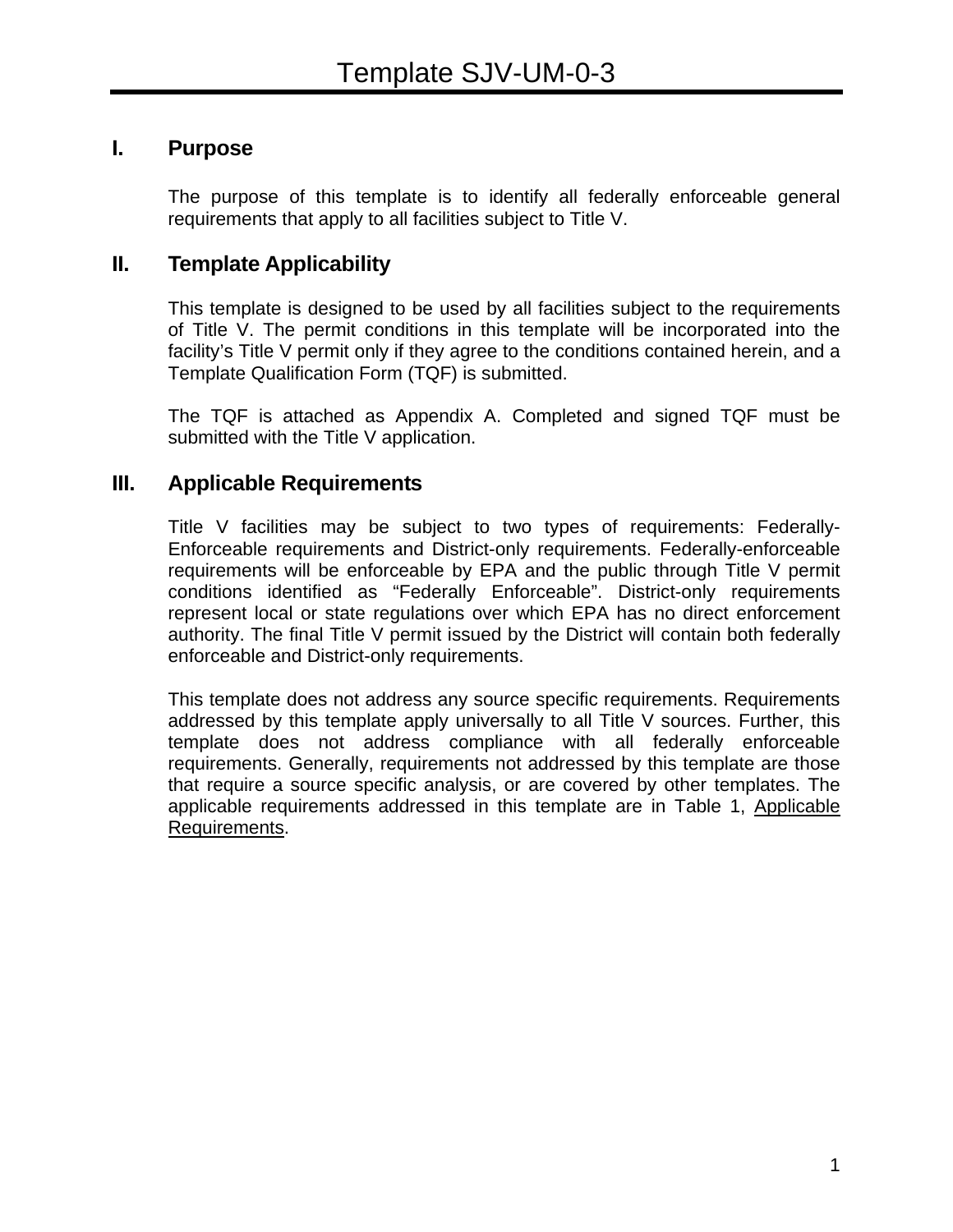| <b>Rule/Regulation</b> | <b>Citation</b>                                                                                     | <b>Description</b>                                       |
|------------------------|-----------------------------------------------------------------------------------------------------|----------------------------------------------------------|
| SJVUAPCD Reg. I        | 1100 (12/17/92)                                                                                     | Equipment Breakdown                                      |
| SJVUAPCD Reg. I        | 1160 (11/18/92)                                                                                     | <b>Emission Statements</b>                               |
| SJVUAPCD Reg. II       | 2010 (12/17/92)                                                                                     | <b>Permits Required</b>                                  |
| SJVUAPCD Reg. II       | 2020 (12/20/07)                                                                                     | <b>Exemptions</b>                                        |
| SJVUAPCD Reg. II       | 2031 (12/17/92)                                                                                     | <b>Transfer of Permits</b>                               |
| SJVUAPCD Reg. II       | 2040 (12/17/92)                                                                                     | Applications                                             |
| SJVUAPCD Reg. II       | 2070 (12/17/92)                                                                                     | <b>Standards for Granting</b><br>Applications            |
| SJVUAPCD Reg. II       | 2080 (12/17/92)                                                                                     | <b>Conditional Approval</b>                              |
| SJVUAPCD Reg. II       | 2520, Sections 5.2, 9.1.1, 9.4,<br>9.5, 9.7, 9.8, 9.9, 9.13.1, 9.13.2,<br>9.16, and 10.0 (06/21/01) | <b>Federally Mandated</b><br><b>Operating Permits</b>    |
| SJVUAPCD Reg. IV       | 4101 (02/17/05)                                                                                     | <b>Visible Emissions</b>                                 |
| SJVUAPCD Reg. IV       | 4601 (12/17/09)                                                                                     | <b>Architectural Coatings</b>                            |
| SJVUAPCD Reg. VIII     | 8021, 8031, 8041, 8051, 8061<br>(08/19/04)                                                          | Fugitive Dust $(PM_{10})$<br><b>Emissions</b>            |
| SJVUAPCD Reg. VIII     | 8071 (09/16/2004)                                                                                   | Fugitive Dust $(PM_{10})$<br>Emissions                   |
| 40 CFR Part 82         | Subpart B and F                                                                                     | <b>Stratospheric Ozone</b>                               |
| 40 CFR Part 61         | Subpart M                                                                                           | <b>National Emission</b><br><b>Standard for Asbestos</b> |

#### <span id="page-4-0"></span>**Table 1. Applicable Requirements**

### **IV. Compliance**

This section discusses how compliance is assured with each requirement addressed in this template.

#### District Rule 1100

Sections 6.0 and 7.0 prescribe breakdown procedures and reporting requirements. These requirements are addressed by template permit conditions #1, #2 and #11. District Rule 1100 has been submitted to the EPA to replace each of the following county rules in the SIP: Rules 110 (Fresno, Stanislaus, San Joaquin); 109 (Merced); 113 (Madera); 111 (Kern, Tulare, Kings). District Rule 1100 is at least as stringent as the county SIP rules addressing breakdowns, as shown in Table 2.

By using this template the applicant is requesting a permit shield from the requirements of County Rule 110 (Fresno, Stanislaus, San Joaquin); 109 (Merced); 113 (Madera); 111 (Kern, Tulare, Kings). See permit shield condition #39.

#### **Table 2. Comparison of District Rule 1100 to County Rules**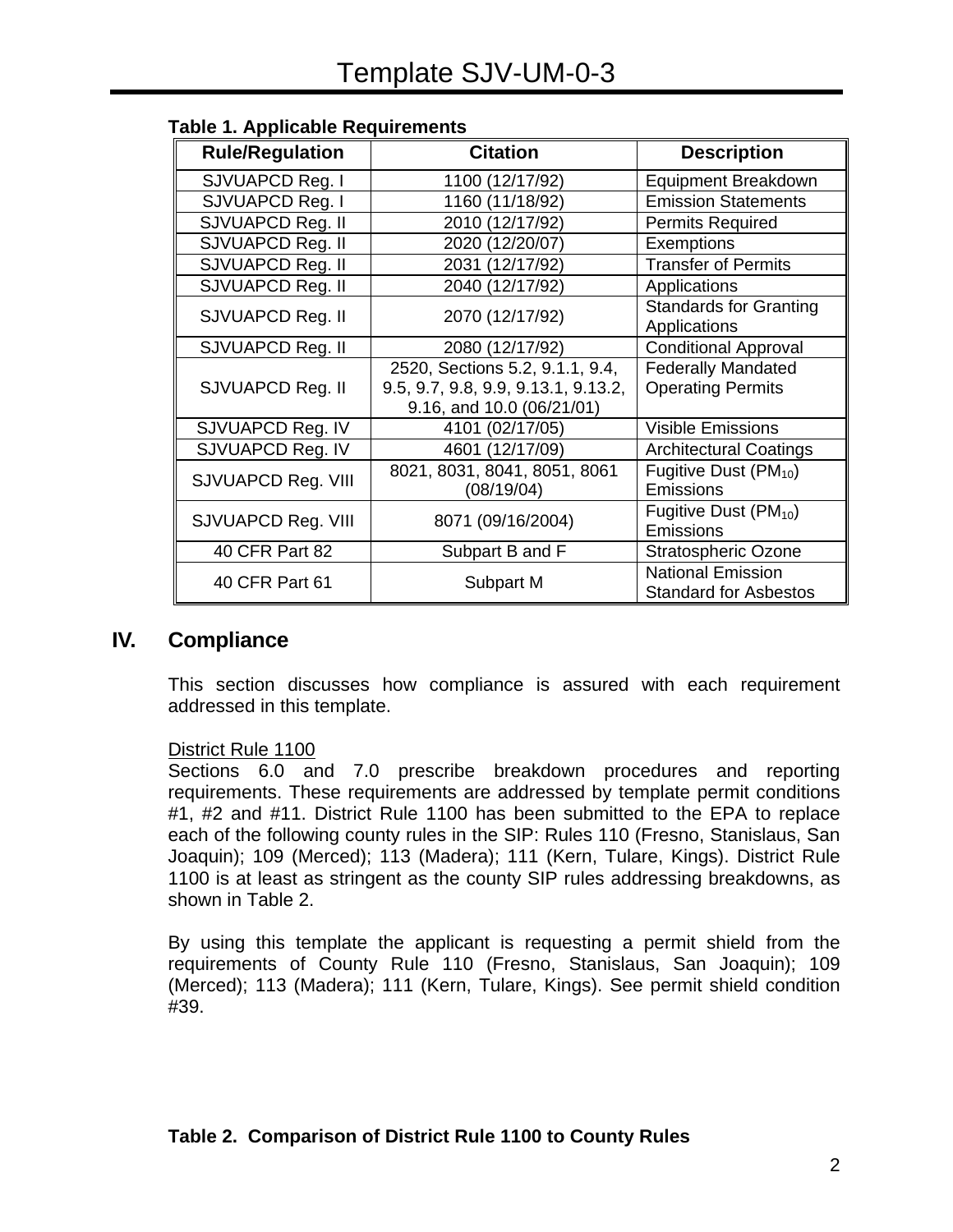## Template SJV-UM-0-3

| <b>REQUIREMENTS</b>                                                                                                                                                               | <b>District</b><br>Rule<br>1100 | <b>Rule 109</b><br>(Merced)<br><b>Rule 110</b><br>(S.J.) | <b>Rule 111</b><br>(Kern,<br>Tulare,<br>Kings) | <b>Madera</b><br>Rule<br>113 | <b>Rule 110</b><br>(Fresno,<br>Stanislaus) |
|-----------------------------------------------------------------------------------------------------------------------------------------------------------------------------------|---------------------------------|----------------------------------------------------------|------------------------------------------------|------------------------------|--------------------------------------------|
| A breakdown occurrence must be reported as<br>soon as reasonably possible but no later than<br>1 hour after detection.                                                            |                                 | X                                                        | X<br><b>Kern</b> allows<br>2 hrs)              | X                            | X                                          |
| A variance must be obtained if the occurrence<br>will last longer than a production run or 24<br>hours, whichever is shorter (96 hours for CEM<br>systems).                       |                                 | X                                                        | X                                              | X                            | X                                          |
| A report must be submitted to the APCO within<br>10 days of the correction of the breakdown<br>occurrence which includes:                                                         | X                               | X                                                        | X                                              | X                            | X                                          |
| A statement that the breakdown condition<br>$\vert 1)$<br>has been corrected, together with the date<br>of correction and proof of compliance.                                    | X                               | X                                                        | X                                              | X                            | X                                          |
| A specific statement of the reason(s) or<br> 2)<br>cause(s) for the occurrence sufficient to<br>enable the APCO to determine whether the<br>occurrence was a breakdown condition. | X                               | X                                                        | X                                              | X                            | X                                          |
| A description of the corrective measures<br>3)<br>undertaken and/or to be undertaken to<br>avoid such an occurrence in the future.                                                | X                               | X                                                        | X                                              | X                            |                                            |
| Pictures of the equipment or controls which<br>4)<br>failed if available.                                                                                                         | X                               | X                                                        | X                                              | X                            |                                            |

#### District Rule 1160

Section 5.0 requires the owner or operator of any stationary source to provide the District with a written emissions statement showing actual emissions of reactive organic gases (ROGs) and nitrogen oxides (NOx) from that source. The District waives this requirement for sources emitting less than 25 tons per year of these pollutants if the District provides the Air Resources Board (ARB) with an emissions inventory of sources emitting greater than 10 tons per year of NOx or ROGs based on the use of emission factors acceptable to the ARB. See permit condition #3.

#### District Rules 2010 and 2020

District Rule 2010 sections 3.0 and 4.0 require any person building, modifying or replacing any operation that may cause the issuance of air contaminants to apply for an Authority to Construct (ATC) from the District in advance. The ATC will remain in effect until the Permit to Operate (PTO) is granted. These requirements are stated in template permit condition #4.

District Rule 2020 lists equipment which are specifically exempt from obtaining permits and specifies recordkeeping requirements to verify such exemptions. These requirements are stated in template permit condition #4.

Current District Rule 2020 has been submitted to the EPA to replace SIP approved September 17, 1998 version of Rule 2020. The comparison of the current District Rule and the previous version, presented below in table 3 indicate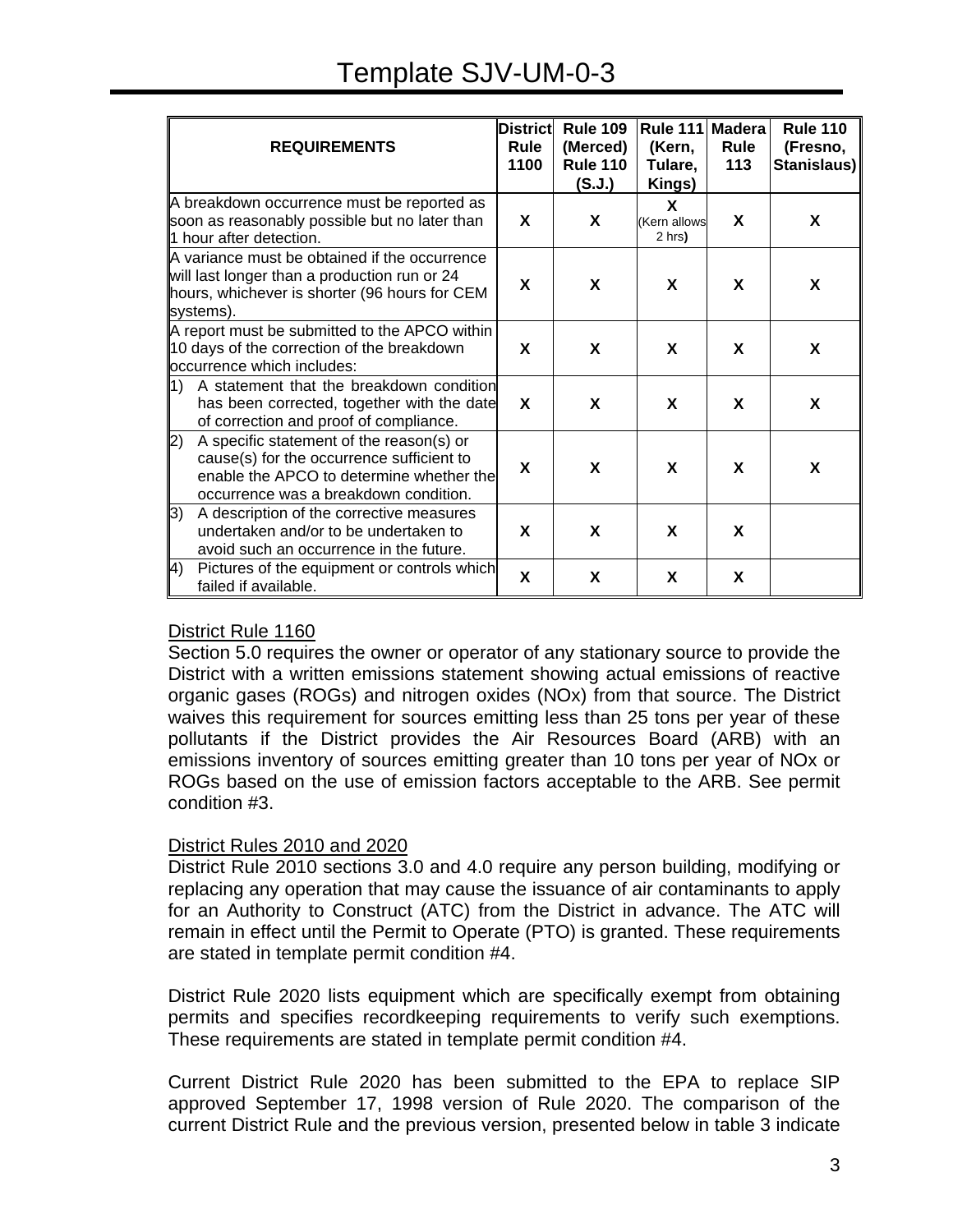that the current District Rule is at least as stringent as the previous SIP approved version of this rule.

| <b>REQUIREMENTS</b>                                                                                                                       | <b>District</b><br><b>Rule 2020</b><br>(9/17/98) | <b>District</b><br><b>Rule 2020</b><br>(12/20/09) |
|-------------------------------------------------------------------------------------------------------------------------------------------|--------------------------------------------------|---------------------------------------------------|
| An ATC or PTO is not required for listed exempt equipment.                                                                                |                                                  |                                                   |
| Conditions are stated under which listed exempt equipment will<br>require an ATC or PTO.                                                  | X                                                | X                                                 |
| Record keeping is required to verify and maintain exemption, when<br>the exemption is based on a maximum daily limitation.                | X                                                | x                                                 |
| A compliance schedule is stated for equipment which loses<br>exemption from permitting, necessitating submission of a PTO<br>application. | X                                                | x                                                 |

#### District Rules 2031, 2070, and 2080

These rules set forth requirements to comply with all conditions of the Permit to Operate. Permits to Operate or Authorities to Construct are not transferable unless a new application is filed with and approved by the District. All source operations must be constructed and operated as specified in the Authority to Construct. See permit conditions #5 and #6.

#### District Rule 2040

Section 3.0 requires that every application for a permit shall be filed in a manner and form prescribed by the District. See permit condition #7.

#### District Rule 2520

Section 5.2 requires permittees submit applications for Title V permit renewal at least six months prior to permit expiration. Permit condition #37 assures compliance with this requirement.

Section 9.0 of District Rule 2520 requires certain elements to be contained in each Title V permit:

Section 9.1.1 of District Rule 2520 requires all conditions on Title V permits specify a reference of the origin of an authority for each term or condition, and identify any difference in form as compared to the applicable requirements upon which the term or condition is based.

Section 9.4 contains requirements to incorporate all applicable recordkeeping requirements into the Title V permit. This section also specifies records of any required monitoring and support data be kept for a period of five years. The requirements to keep specific monitoring records and retain records for five years are stated in template permit conditions #8 and #9, respectively.

Section 9.5 requires the submittal of monitoring reports at least every six months. Prompt reporting of deviations from permitting requirements, including those attributable to upset conditions is also required. The responsible official must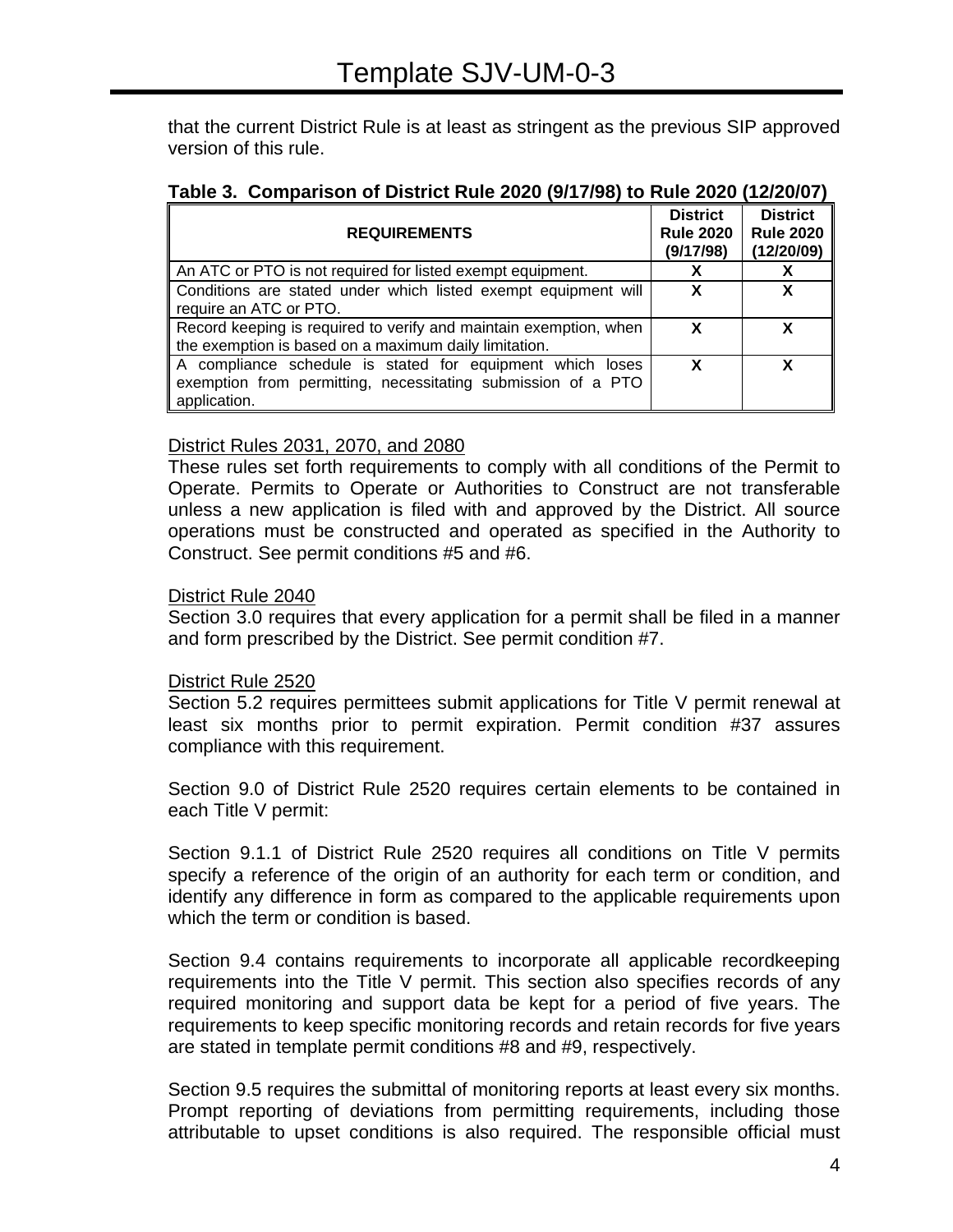certify all required reports. These requirements are stated in template permit conditions #10 and #11.

Section 9.7 states that the Title V permit must also contain a severability clause in case of a court challenge; the severability clause is stated in template permit condition #12.

Section 9.8 contains requirements for provisions in the Title V permit stating 1) the permittee must comply with all permit conditions; 2) the permitted activity should not be reduced in order to comply with the permit conditions. Further, this reasoning shall not be used as a defense in an enforcement action, 3) the permit may be revoked, modified, reissued, or reopened for cause, 4) the Title V permit does not reflect any property rights, and 5) the permittee will furnish the District with any requested information to determine compliance with the conditions of the Title V permit. Compliance with these sections of Rule 2520 will be assured by permit conditions #5 and #13 - #16.

Section 9.9 requires the permit specify that the permittee pay annual permit fees and applicable fees from District Rules 3010, 3030, 3050, 3080, 3090, 3110, and 3120. This requirement is stated in template condition #17.

Section 9.13.1 requires any report or document submitted under a permit requirement or a request for information by the District or EPA contain a certification by a responsible official as to truth, accuracy, and completeness. Compliance with this section will be assured by permit condition #26.

Section 9.13.2 contains inspection and entry requirements that allows an authorized representative of the District to enter a permittee's premises to inspect equipment, operations, work practices, permits on file, and to sample substances or monitor parameters for the purpose of assuring compliance with the permit requirements. Compliance with this section will be assured by permit conditions #18, #19, #20, and #21.

Section 9.16 requires that the permittee submit certification of compliance with the terms and standards of Title V permits to the EPA and the District annually (or more frequently as required by the applicable requirement or the District). Condition #36 assures compliance with this requirement.

Section 10.0 requires any application form, report, or compliance certification submitted pursuant to these regulations shall contain certification of truth, accuracy and completeness by a responsible official. Compliance with this section will be assured by permit condition #26.

#### District Rule 4101

Section 5.0 prohibits the discharge of any air contaminant for a period or periods aggregating more than 3 minutes in any one hour which is as dark or darker in shade as that designated as No. 1 on the Ringelmann Chart; or is of such opacity as to obscure an observer's view to a degree equal to or greater than the smoke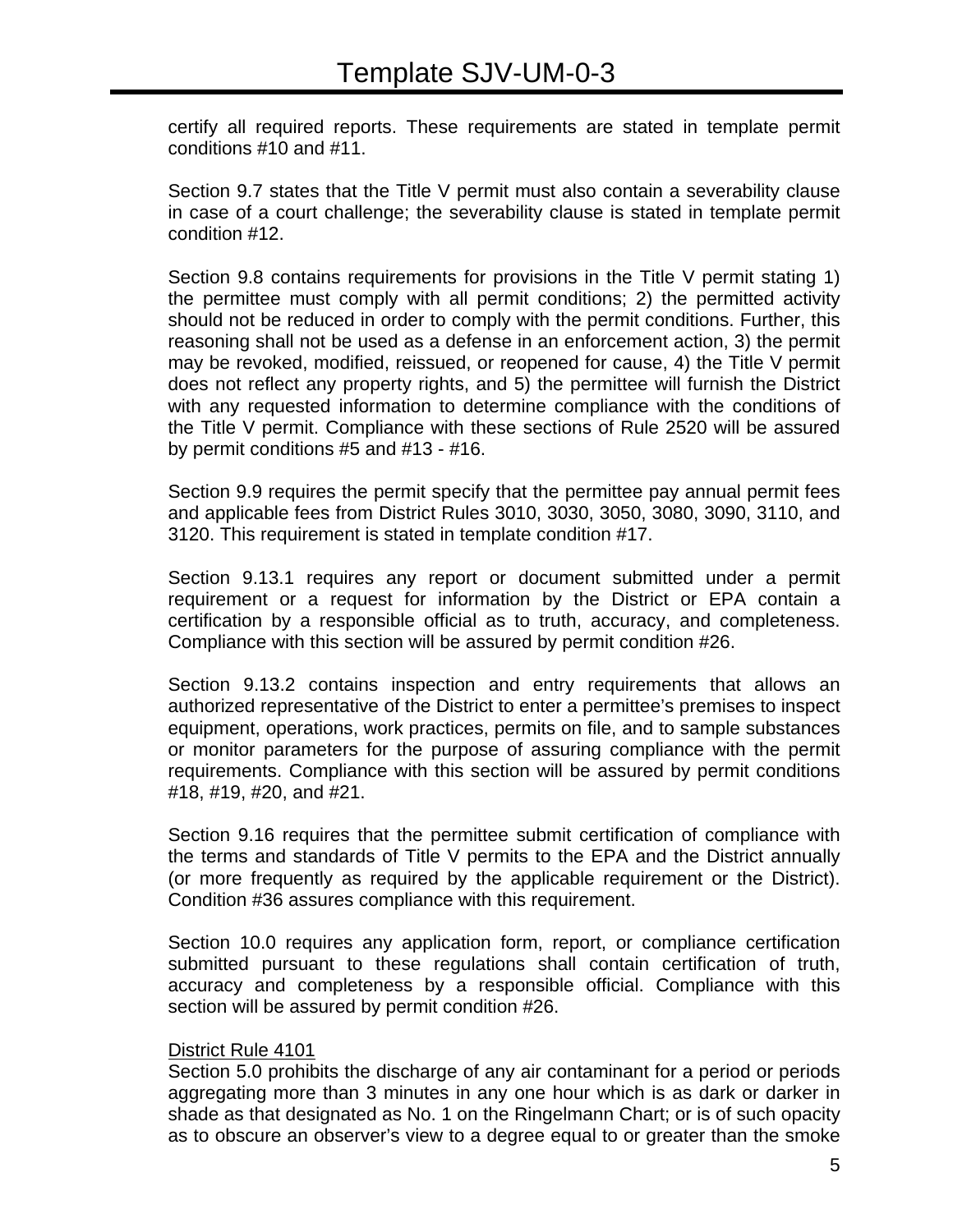described in Section 5.1 of Rule 4101. This requirement is stated in facility-wide template permit condition #22.

#### District Rule 4601

This rule limits the emissions of VOCs from architectural coatings. It requires limiting the application of any architectural coating to no more than what is listed in the Table of Standards (Section 5.0). This rule further specifies labeling requirements, coatings thinning recommendations and storage requirements. See conditions #23, #24, and #25.

The latest version of District Rule 4601 has not been SIP approved. Appendix B contains the streamlining of the SIP approved District Rule 4601 (10/31/01) to the current District Rule 4601 to show the current rule is as stringent if not more than the SIP approved version.

#### District Rule 4002 - National Emissions Standards for Asbestos - 40 CFR Part 61.145, 61.150

There are applicable requirements from the National Emissions Standards for Hazardous Air Pollutants that apply to all sources in general. These requirements pertain to asbestos removal and disposal from renovated or demolished structures. Compliance is assured for these requirements by template permit condition #35.

#### Title VI of the CAA - Stratospheric Ozone

There are applicable requirements from Title VI of the CAA (Stratospheric Ozone) that apply to all sources in general. These requirements pertain to air conditioners, chillers and refrigerators located at a Title V source and to disposal of air conditioners or maintenance/recharging/disposal of motor vehicle air conditioners (MVAC). These requirements are addressed in template permit conditions # 27 and #28.

#### SJVUAPCD Regulation VIII - Fugitive Dust (PM10)

These regulations contain requirements for the control of fugitive dust. These requirements apply to various sources, including construction, demolition, excavation, extraction, mining activities, outdoor storage piles, paved and unpaved roads. Compliance with these regulations will be required by permit conditions #29 - #34.

#### **V. Permit Shield**

A permit shield legally protects a facility from enforcement of the shielded regulations when a source is in compliance with the terms and conditions of the Title V permit. Compliance with the terms and conditions of the Title V permit is considered compliance with all applicable requirements upon which those conditions are based.

#### District Rule 1100, 6.1 and 7.0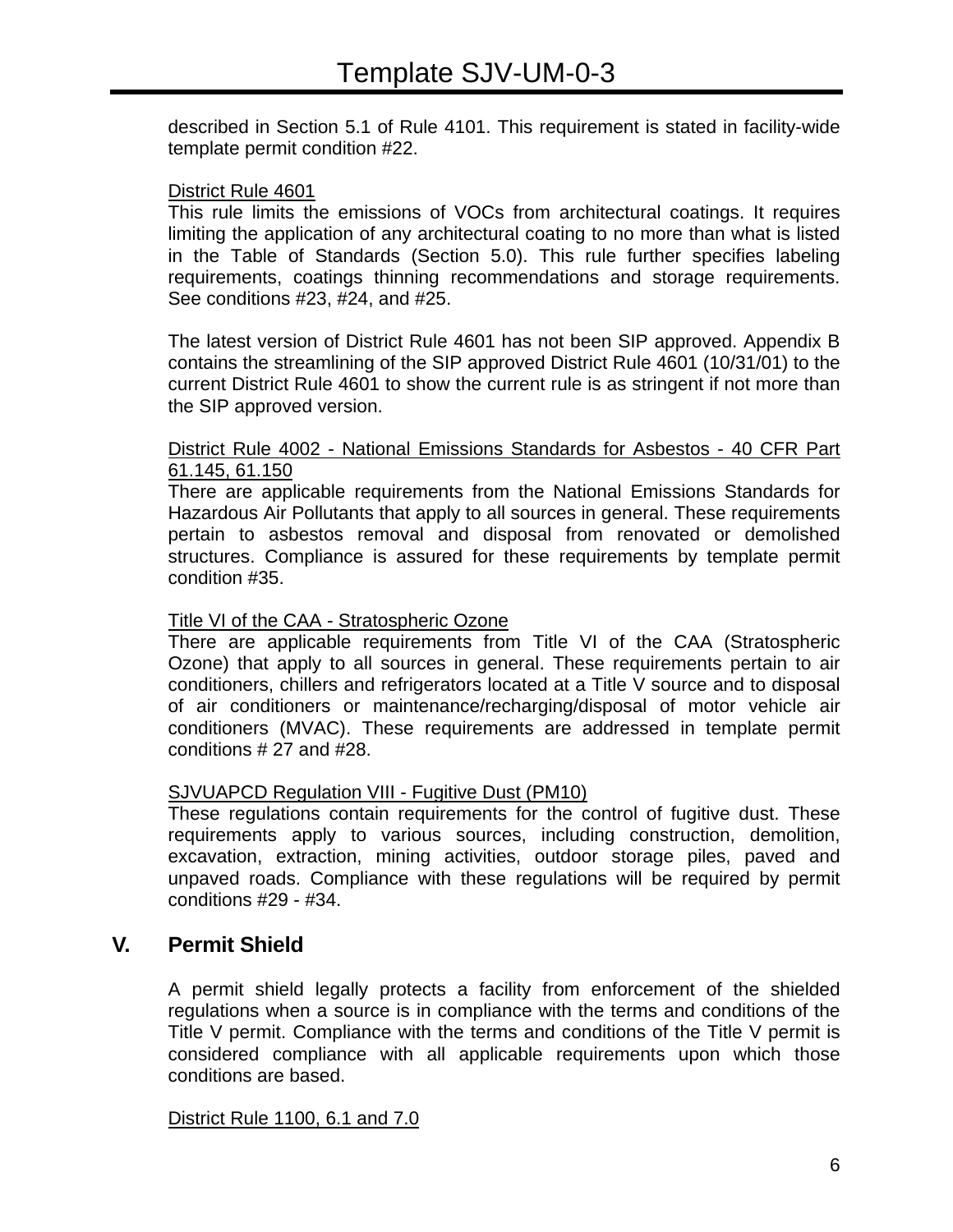Compliance with these requirements was addressed in Section IV of this document, and is assured by conditions #1 and #2. Therefore, a permit shield is being granted for these requirements in condition #40.

#### District Rule 2010, 3.0 and 4.0

Compliance with these requirements was addressed in Section IV of this document, and is assured by condition #4. Therefore, a permit shield is being granted for these requirements in condition #40.

#### District Rule 2031; 2070, and 2080

Compliance with these requirements was addressed in Section IV of this document, and is assured by conditions #5 and #6. Therefore, a permit shield is being granted for these requirements in condition #40.

#### District Rule 2040

Compliance with these requirements was addressed in Section IV of this document, and is assured by condition #7. Therefore, a permit shield is being granted for these requirements in condition #40.

#### District Rule 4101

Compliance with these requirements was addressed in Section IV of this document, and is assured by condition #22. Therefore, a permit shield is being granted for these requirements in condition #40.

#### District Rule 4601

Compliance with these requirements was addressed in Section IV of this document, and is assured by conditions #23, #24 and #25. Therefore, a permit shield is being granted for these requirements in condition #40.

#### District Rule 8021, 8031, 8041, 8051, 8061, and 8071

Compliance with these requirements was addressed in Section IV of this document, and is assured by conditions #29 - #34. Therefore, a permit shield is being granted for these requirements in condition #40.

#### County APCD Rules

Where current District rules assure compliance with comparable county rules that are part of the SIP, a permit shield is granted in template permit condition #39.

#### **VI. Permit Conditions**

These permit conditions will be incorporated into the Title V permit of any facility choosing to make use of this Umbrella Template:

1. The owner or operator shall notify the District of any breakdown condition as soon as reasonably possible, but no later than one hour after its detection, unless the owner or operator demonstrates to the District's satisfaction that the longer reporting period was necessary. [District Rule 1100, 6.1; County Rules 110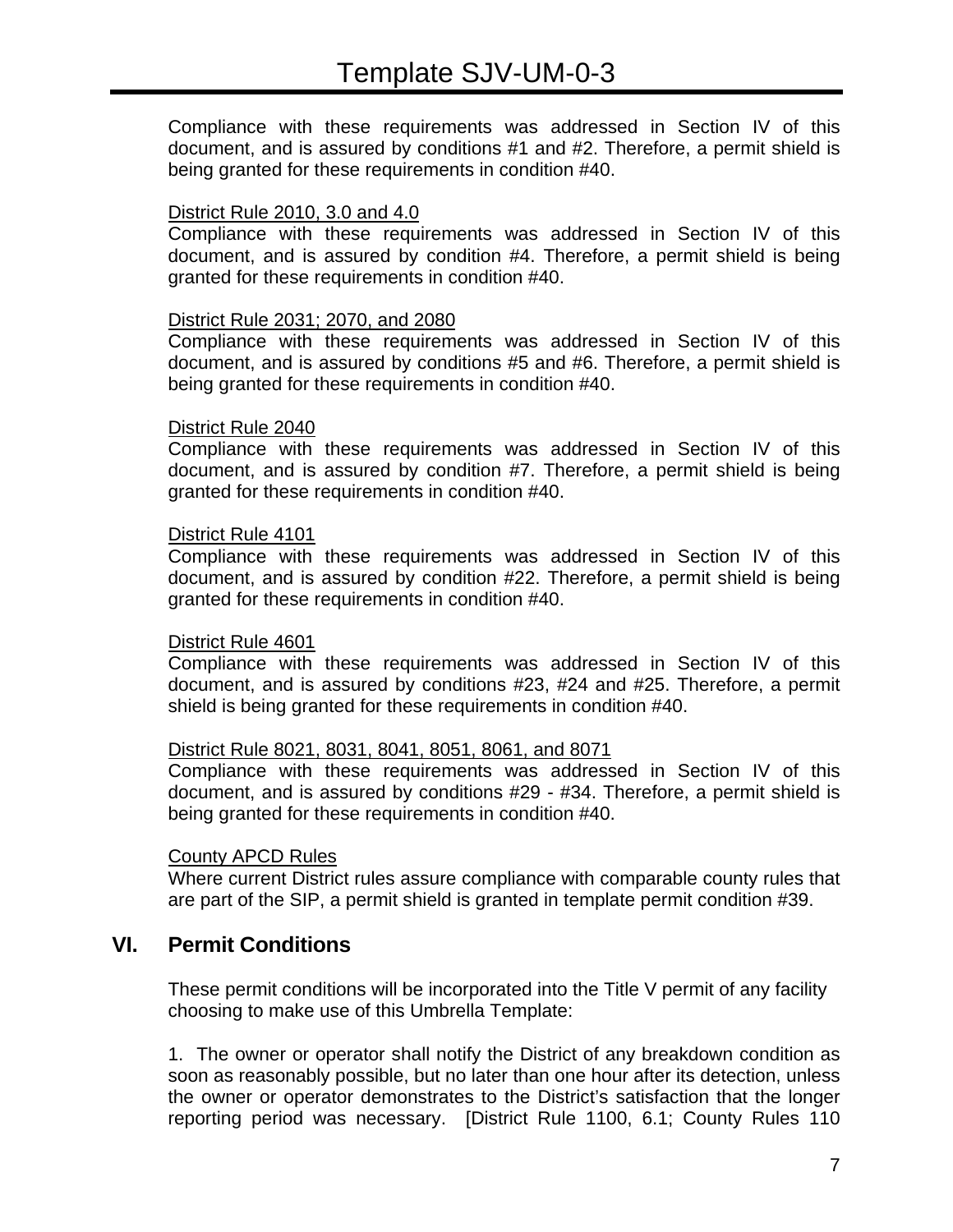(Fresno, Stanislaus, San Joaquin); 109 (Merced); 113 (Madera); and 111 (Kern, Tulare, Kings)]

2. The District shall be notified in writing within ten days following the correction of any breakdown condition. The breakdown notification shall include a description of the equipment malfunction or failure, the date and cause of the initial failure, the estimated emissions in excess of those allowed, and the methods utilized to restore normal operations. [District Rule 1100, 7.0; County Rules 110 (Fresno, Stanislaus, San Joaquin); 109 (Merced); 113 (Madera); and 111 (Kern, Tulare, Kings)]

3. The owner or operator of any stationary source operation that emits more than 25 tons per year of nitrogen oxides or reactive organic compounds, shall provide the District annually with a written statement in such form and at such time as the District prescribes, showing actual emissions of nitrogen oxides and reactive organic compounds from that source. [District Rule 1160, 5.0]

4. Any person building, altering or replacing any operation, article, machine, equipment, or other contrivance, the use of which may cause the issuance of air contaminants or the use of which may eliminate, reduce, or control the issuance of air contaminants, shall first obtain an Authority to Construct (ATC) from the District unless exempted by District Rule 2020 (12/20/07). [District Rule 2010, 3.0 and 4.0; and 2020]

5. The permittee must comply with all conditions of the permit including permit revisions originated by the District. All terms and conditions of a permit that are required pursuant to the Clean Air Act (CAA), including provisions to limit potential to emit, are enforceable by the EPA and Citizens under the CAA. Any permit noncompliance constitutes a violation of the CAA and the District Rules and Regulations, and is grounds for enforcement action, for permit termination, revocation, reopening and reissuance, or modification; or for denial of a permit renewal application. [District Rules 2070, 7.0; 2080; and 2520, 9.9.1 and 9.13.1]

6. A Permit to Operate or an Authority to Construct shall not be transferred unless a new application is filed with and approved by the District. [District Rule 2031]

7. Every application for a permit required under Rule 2010 (12/17/92) shall be filed in a manner and form prescribed by the District. [District Rule 2040]

8. The operator shall maintain records of required monitoring that include: 1) the date, place, and time of sampling or measurement; 2) the date(s) analyses were performed; 3) the company or entity that performed the analysis; 4) the analytical techniques or methods used; 5) the results of such analysis; and 6) the operating conditions at the time of sampling or measurement. [District Rule 2520, 9.4.1]

9. The operator shall retain records of all required monitoring data and support information for a period of at least 5 years from the date of the monitoring sample, measurement, or report. Support information includes copies of all reports required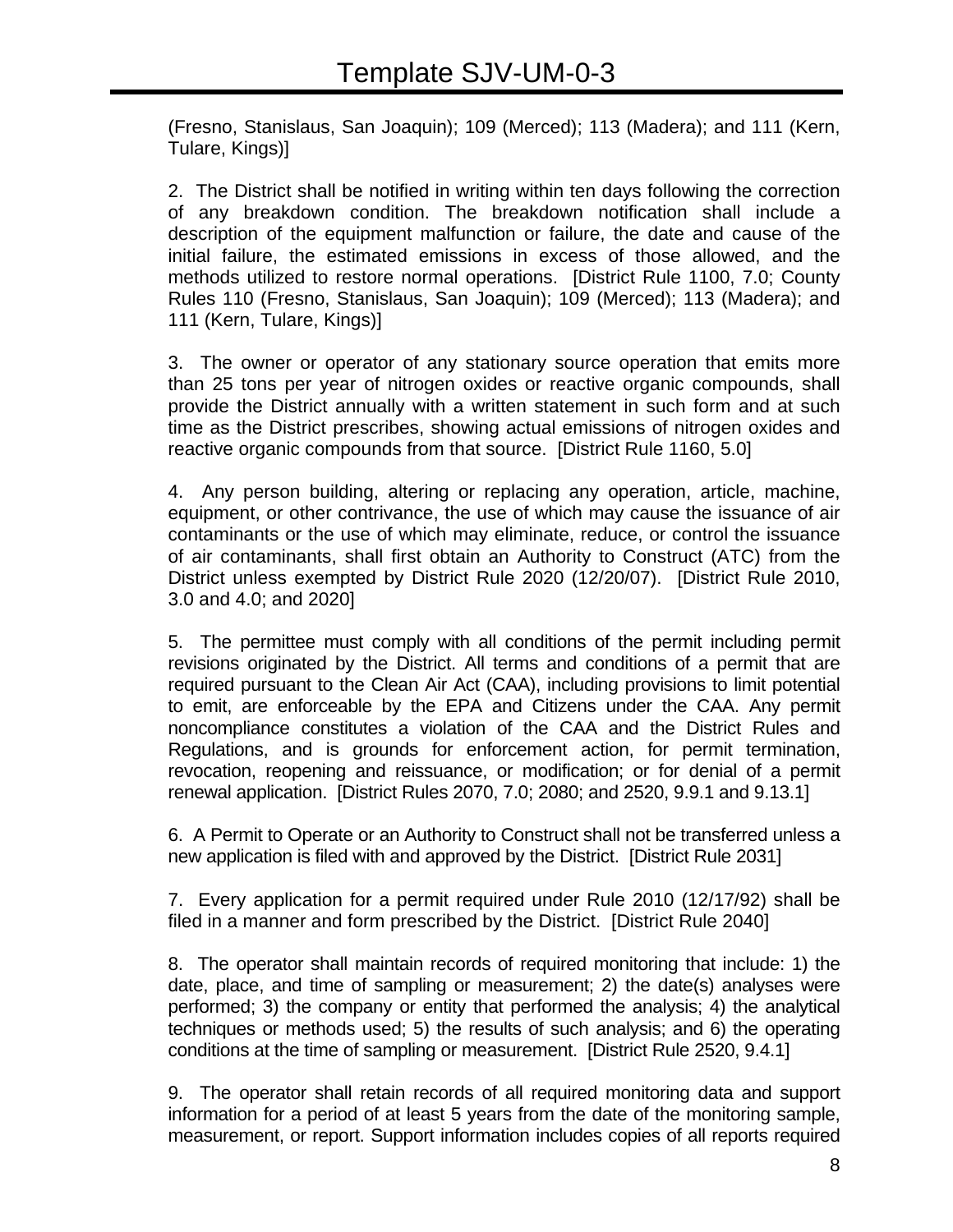by the permit and, for continuous monitoring instrumentation, all calibration and maintenance records and all original strip-chart recordings. [District Rule 2520, 9.4.2]

10. The operator shall submit reports of any required monitoring at least every six months unless a different frequency is required by an applicable requirement. All instances of deviations from permit requirements must be clearly identified in such reports. [District Rule 2520, 9.5.1]

11. Deviations from permit conditions must be promptly reported, including deviations attributable to upset conditions, as defined in the permit. For the purpose of this condition, promptly means as soon as reasonably possible, but no later than 10 days after detection. The report shall include the probable cause of such deviations, and any corrective actions or preventive measures taken. All required reports must be certified by a responsible official consistent with section 10.0 of District Rule 2520 (6/21/01). [District Rules 2520, 9.5.2 and 1100, 7.0]

12. If for any reason a permit requirement or condition is being challenged for its constitutionality or validity by a court of competent jurisdiction, the outcome of such challenge shall not affect or invalidate the remainder of the conditions or requirements in that permit. [District Rule 2520, 9.7]

13. It shall not be a defense for a permittee in an enforcement action that it would have been necessary to halt or reduce the permitted activity in order to maintain compliance with the conditions of the permit. [District Rule 2520, 9.8.2]

14. The permit may be modified, revoked, reopened and reissued, or terminated for cause. The filing of a request by the permittee for a permit modification, revocation and reissuance, or termination, or a notification of planned changes or anticipated noncompliance does not stay any permit condition. [District Rule 2520, 9.8.3]

15. The permit does not convey any property rights of any sort, or any exclusive privilege. [District Rule 2520, 9.8.4]

16. The Permittee shall furnish to the District, within a reasonable time, any information that the District may request in writing to determine whether cause exists for modifying, revoking and reissuing, or terminating the permit or to determine compliance with the permit. Upon request, the permittee shall also furnish to the District copies of records required to be kept by the permit or, for information claimed to be confidential, the permittee may furnish such records directly to EPA along with a claim of confidentiality. [District Rule 2520, 9.8.5]

17. The permittee shall pay annual permit fees and other applicable fees as prescribed in Regulation III of the District Rules and Regulations. [District Rule 2520, 9.9]

18. Upon presentation of appropriate credentials, a permittee shall allow an authorized representative of the District to enter the permittee's premises where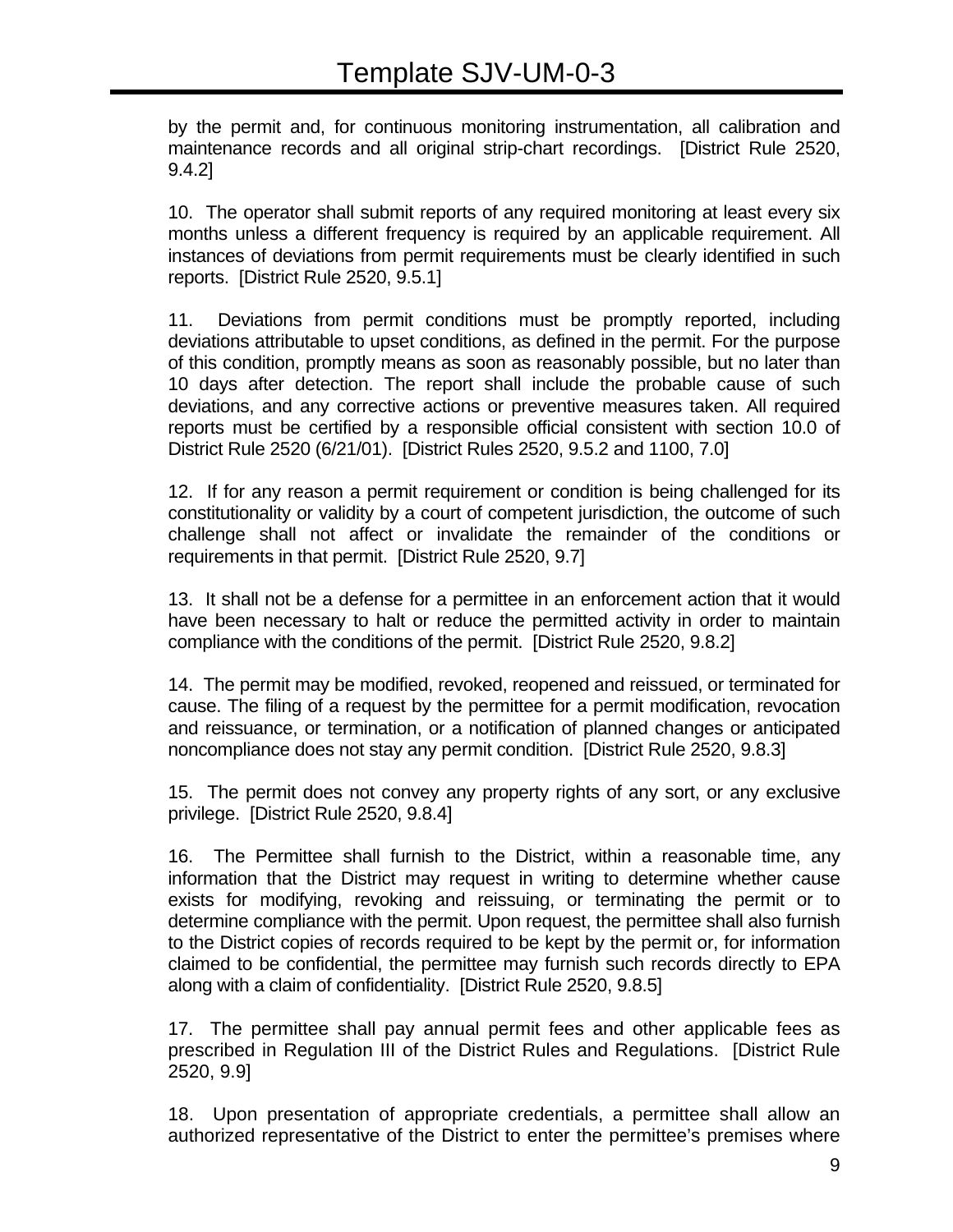a permitted source is located or emissions related activity is conducted, or where records must be kept under condition of the permit. [District Rule 2520, 9.13.2.1]

19. Upon presentation of appropriate credentials, a permittee shall allow an authorized representative of the District to have access to and copy, at reasonable times, any records that must be kept under the conditions of the permit. [District Rule 2520, 9.13.2.2]

20. Upon presentation of appropriate credentials, a permittee shall allow an authorized representative of the District to inspect at reasonable times any facilities, equipment, practices, or operations regulated or required under the permit. [District Rule 2520, 9.13.2.3]

21. Upon presentation of appropriate credentials, a permittee shall allow an authorized representative of the District to sample or monitor, at reasonable times, substances or parameters for the purpose of assuring compliance with the permit or applicable requirements. [District Rule 2520, 9.13.2.4]

22. No air contaminants shall be discharged into the atmosphere for a period or periods aggregating more than 3 minutes in any one hour which is as dark or darker than Ringelmann #1 or equivalent to 20% opacity and greater, unless specifically exempted by District Rule 4101 (02/17/05). If the equipment or operation is subject to a more stringent visible emission standard as prescribed in a permit condition, the more stringent visible emission limit shall supersede this condition. [District Rule 4101, and County Rules 401 (in all eight counties in the San Joaquin Valley)]

23. No person shall manufacture, blend, repackage, supply, sell, solicit or apply any architectural coating with a VOC content in excess of the corresponding limit specified in Table of Standards 1 effective until 12/30/10 or Table of Standards 2 effective on and after 1/1/11 of District Rule 4601 (12/17/09) for use or sale within the District. [District Rule 4601, 5.1]

24. All VOC-containing materials subject to Rule 4601 (12/17/09) shall be stored in closed containers when not in use. [District Rule 4601, 5.4]

25. The permittee shall comply with all the Labeling and Test Methods requirements outlined in Rule 4601 sections 6.1 and 6.3 (12/17/09). [District Rule 4601, 6.1 and 6.3]

26. With each report or document submitted under a permit requirement or a request for information by the District or EPA, the permittee shall include a certification of truth, accuracy, and completeness by a responsible official. [District Rule 2520, 9.13.1 and 10.0]

27. If the permittee performs maintenance on, or services, repairs, or disposes of appliances, the permittee shall comply with the standards for Recycling and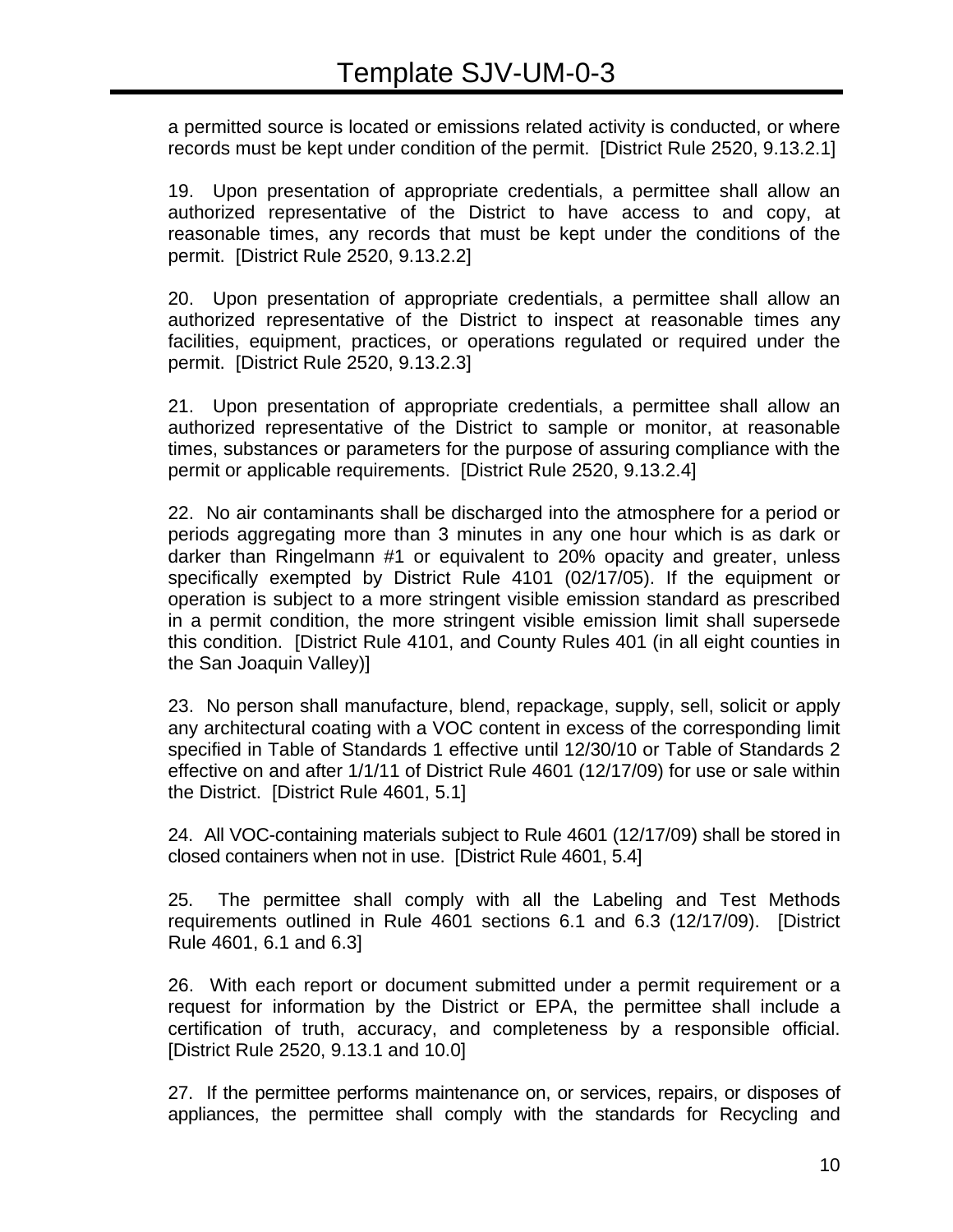Emissions Reduction pursuant to 40 CFR Part 82, Subpart F. [40 CFR 82 Subpart F]

28. If the permittee performs service on motor vehicles when this service involves the ozone-depleting refrigerant in the motor vehicle air conditioner (MVAC), the permittee shall comply with the standards for Servicing of Motor Vehicle Air Conditioners pursuant to all the applicable requirements as specified in 40 CFR Part 82, Subpart B. [40 CFR Part 82, Subpart B]

29. Disturbances of soil related to any construction, demolition, excavation, extraction, or other earthmoving activities shall comply with the requirements for fugitive dust control in District Rule 8021 unless specifically exempted under Section 4.0 of Rule 8021 (8/19/2004) or Rule 8011 (8/19/2004). [District Rule 8021 and 8011]

30. Outdoor handling, storage and transport of any bulk material which emits dust shall comply with the requirements of District Rule 8031, unless specifically exempted under Section 4.0 of Rule 8031 (8/19/2004) or Rule 8011 (8/19/2004). [District Rule 8031 and 8011]

31. An owner/operator shall prevent or cleanup any carryout or trackout in accordance with the requirements of District Rule 8041 Section 5.0, unless specifically exempted under Section 4.0 of Rule 8041 (8/19/2004) or Rule 8011 (8/19/2004). [District Rule 8041 and 8011]

32. Whenever open areas are disturbed, or vehicles are used in open areas, the facility shall comply with the requirements of Section 5.0 of District Rule 8051, unless specifically exempted under Section 4.0 of Rule 8051 (8/19/2004) or Rule 8011 (8/19/2004). [District Rule 8051 and 8011]

33. Any paved road or unpaved road shall comply with the requirements of District Rule 8061 unless specifically exempted under Section 4.0 of Rule 8061 (8/19/2004) or Rule 8011 (8/19/2004). [District Rule 8061 and Rule 8011]

34. Any unpaved vehicle/equipment area that anticipates more than 50 Average annual daily Trips (AADT) shall comply with the requirements of Section 5.1.1 of District Rule 8071. Any unpaved vehicle/equipment area that anticipates more than 150 vehicle trips per day (VDT) shall comply with the requirements of Section 5.1.2 of District Rule 8071. On each day that 25 or more VDT with 3 or more axles will occur on an unpaved vehicle/equipment traffic area, the owner/operator shall comply with the requirements of Section 5.1.3 of District Rule 8071. On each day when a special event will result in 1,000 or more vehicles that will travel/park on an unpaved area, the owner/operator shall comply with the requirements of Section 5.1.4 of District Rule 8071. All sources shall comply with the requirements of Section 5.0 of District Rule 8071 unless specifically exempted under Section 4.0 of Rule 8071 (9/16/2004) or Rule 8011 (8/19/2004). [District Rule 8071 and Rule 8011]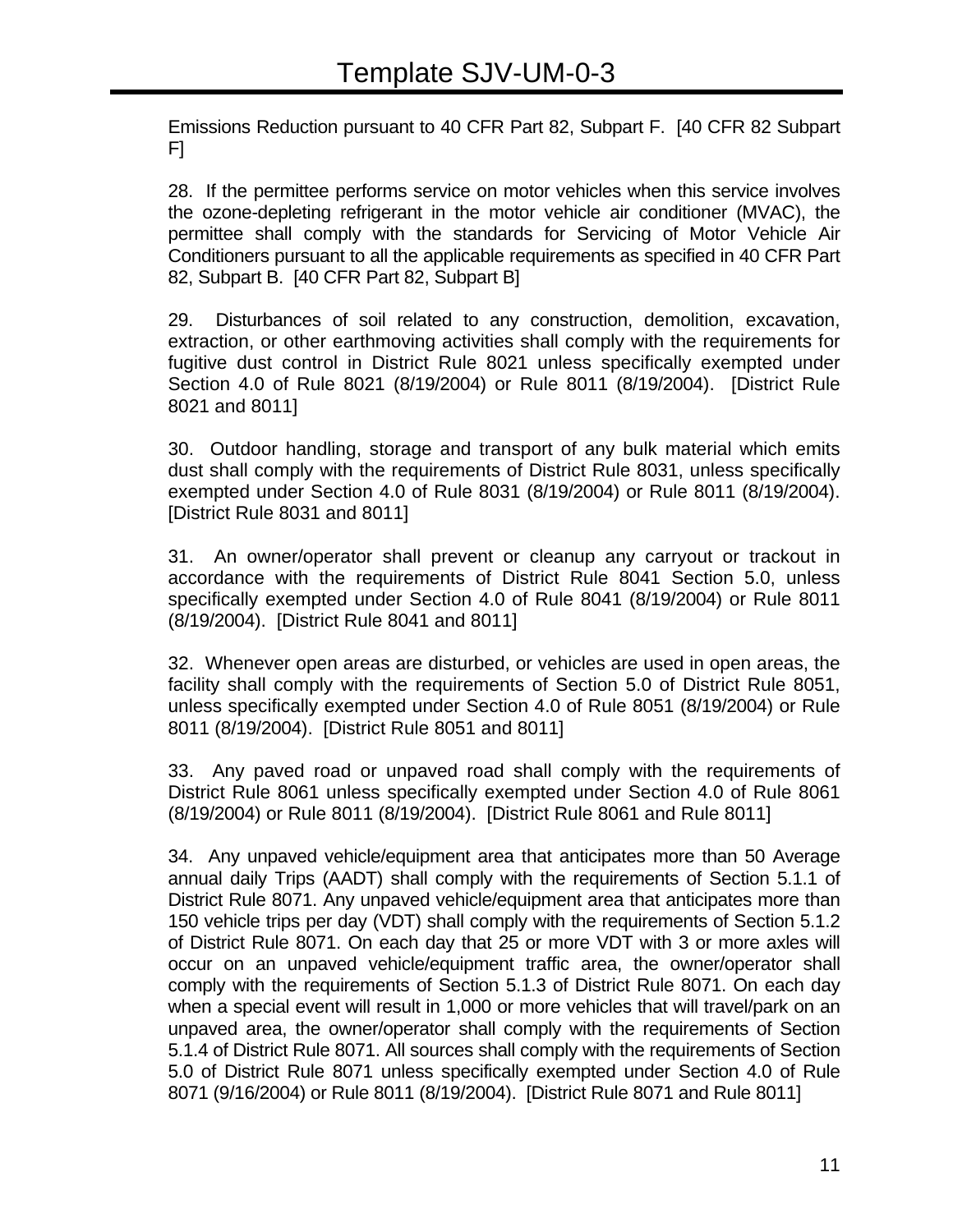35. Any owner or operator of a demolition or renovation activity, as defined in 40 CFR 61.141, shall comply with the applicable inspection, notification, removal, and disposal procedures for asbestos containing materials as specified in 40 CFR 61.145 (Standard for Demolition and Renovation). [40 CFR 61 Subpart M]

36. The permittee shall submit certifications of compliance with the terms and standards contained in Title V permits, including emission limits, standards and work practices, to the District and the EPA annually (or more frequently as specified in an applicable requirement or as specified by the District). The certification shall include the identification of each permit term or condition, the compliance status, whether compliance was continuous or intermittent, the methods used for determining the compliance status, and any other facts required by the District to determine the compliance status of the source. [District Rule 2520, 9.16]

37. The permittee shall submit an application for Title V permit renewal to the District at least six months, but not greater than 18 months, prior to the permit expiration date. [District Rule 2520, 5.2]

38. When a term is not defined in a Title V permit condition, the definition in the rule cited as the origin and authority for the condition in a Title V permits shall apply. [District Rule 2520, 9.1.1]

39. Compliance with permit conditions in the Title V permit shall be deemed in compliance with the following outdated SIP requirements: Rule 401 (Madera, Fresno, Kern, Kings, San Joaquin, Stanislaus, Tulare and Merced), Rule 110 (Fresno, Stanislaus, San Joaquin), Rule 109 (Merced), Rule 113 (Madera), Rule 111 (Kern, Tulare, Kings), and Rule 202 (Fresno, Kern, Tulare, Kings, Madera, Stanislaus, Merced, San Joaquin). A permit shield is granted from these requirements. [District Rule 2520, 13.2]

40. Compliance with permit conditions in the Title V permit shall be deemed in compliance with the following applicable requirements: SJVUAPCD Rules 1100, sections 6.1 and 7.0 (12/17/92); 2010, sections 3.0 and 4.0 (12/17/92); 2031 (12/17/92); 2040 (12/17/92); 2070, section 7.0 (12/17/92); 2080 (12/17/92); 4101 (2/17/05); 4601 (12/1709); 8021 (8/19/2004); 8031 (8/19/2004); 8041 (8/19/2004); 8051 (8/19/2004); 8061 (8/19/2004); and 8071 (9/16/2004). A permit shield is granted from these requirements. [District Rule 2520, 13.2]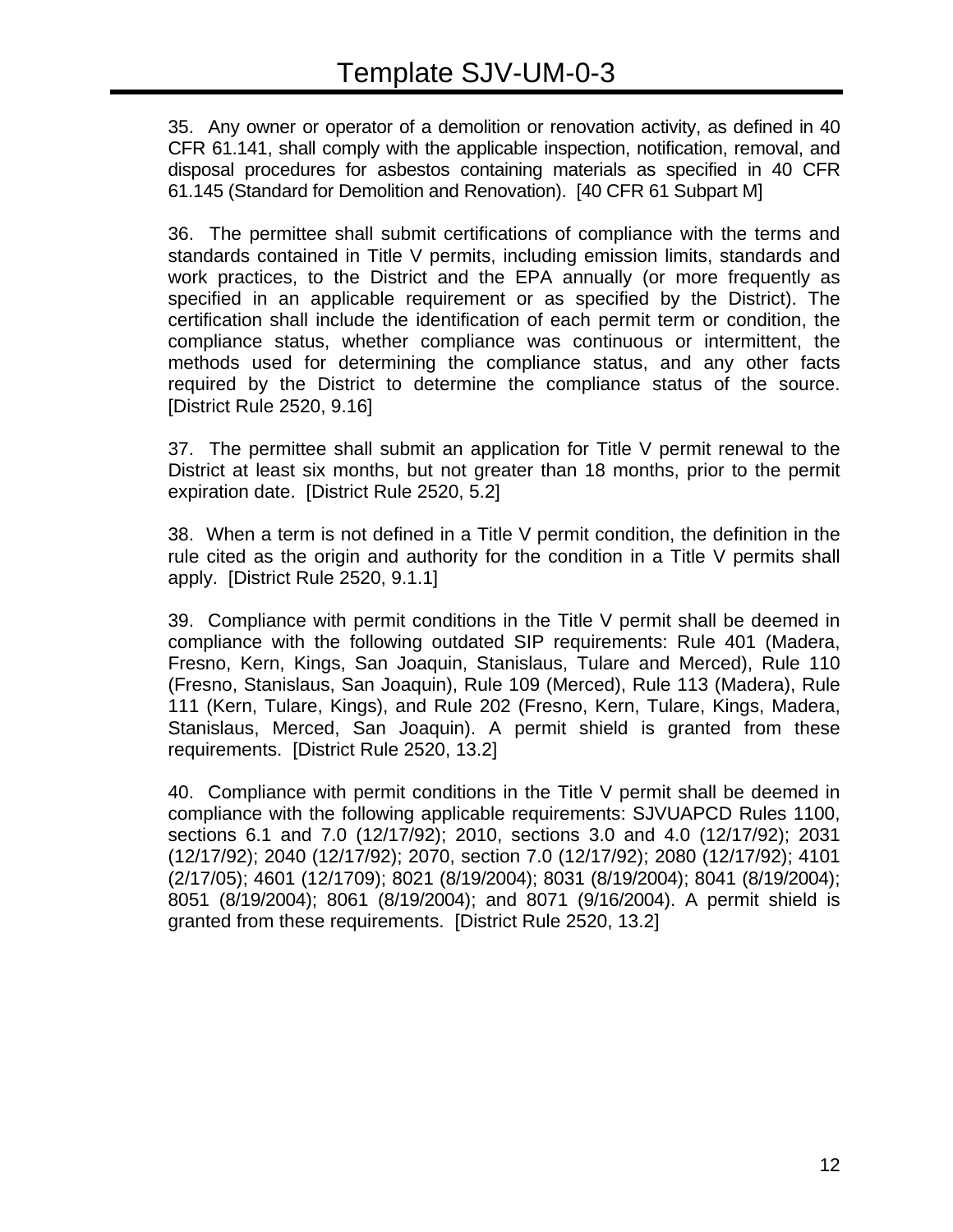## APPENDIX A

## TEMPLATE QUALIFICATION FORM FOR TEMPLATE # SJV-UM-0-3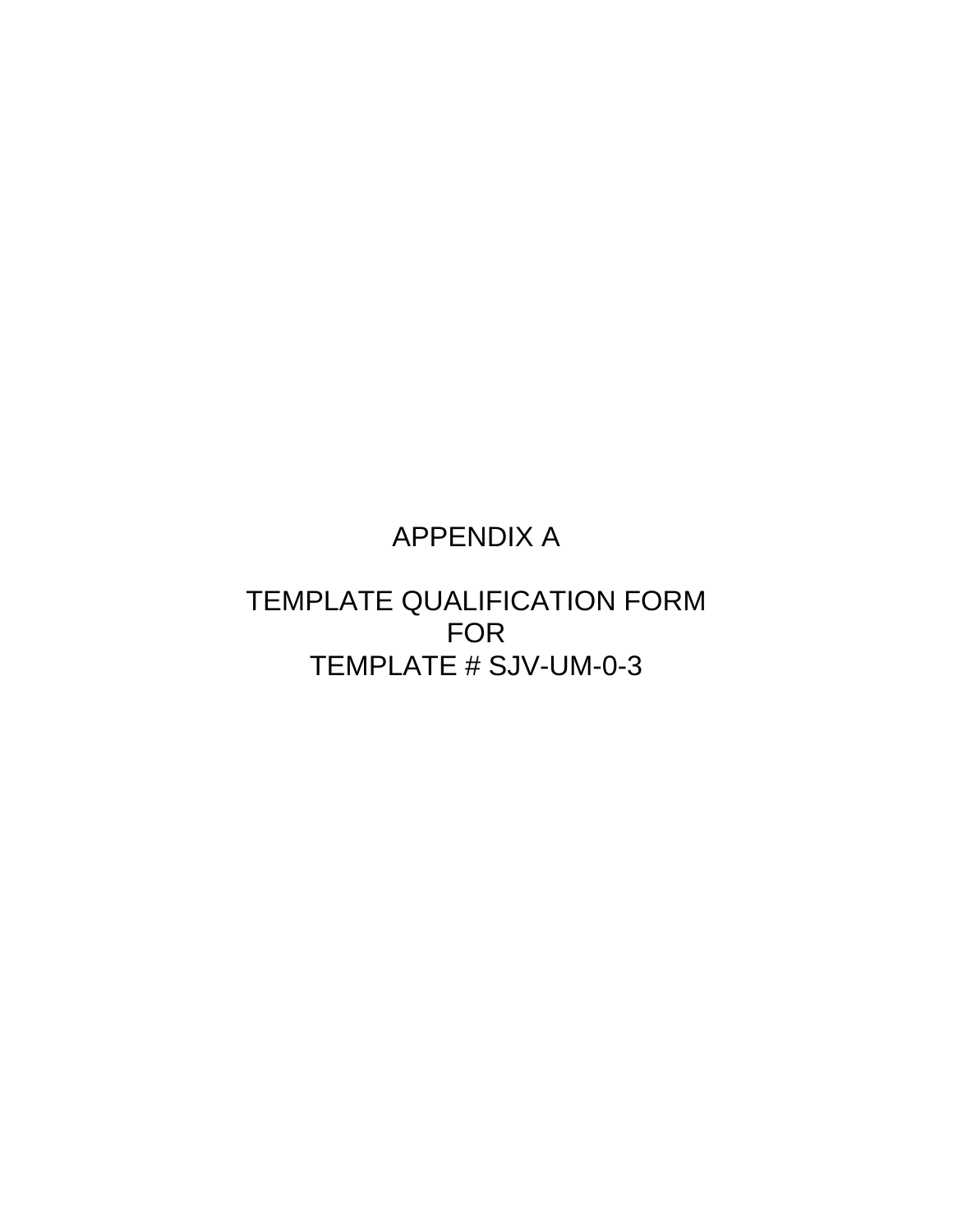## **Title V General Permit Template Qualification Form for Facility-wide Umbrella General Permit Template**

District facility ID #\_\_\_\_\_\_\_\_\_\_\_\_\_\_\_\_\_\_\_\_\_\_\_\_\_\_\_\_\_\_\_\_\_\_\_\_\_\_\_\_\_\_\_\_\_\_\_\_\_\_\_\_\_\_

To use this template, remove this sheet and attach to application. The conditions outlined in this template will be placed on your Title V permit.

Any facility may use this facility-wide template as part of its Title V application.

Based on information and belief formed after reasonable inquiry: 1) the information on this form is true and correct and 2) the facility certifies compliance with this template's permit conditions.

Signature of Responsible Official Date

Name of Responsible Official (Please Print)